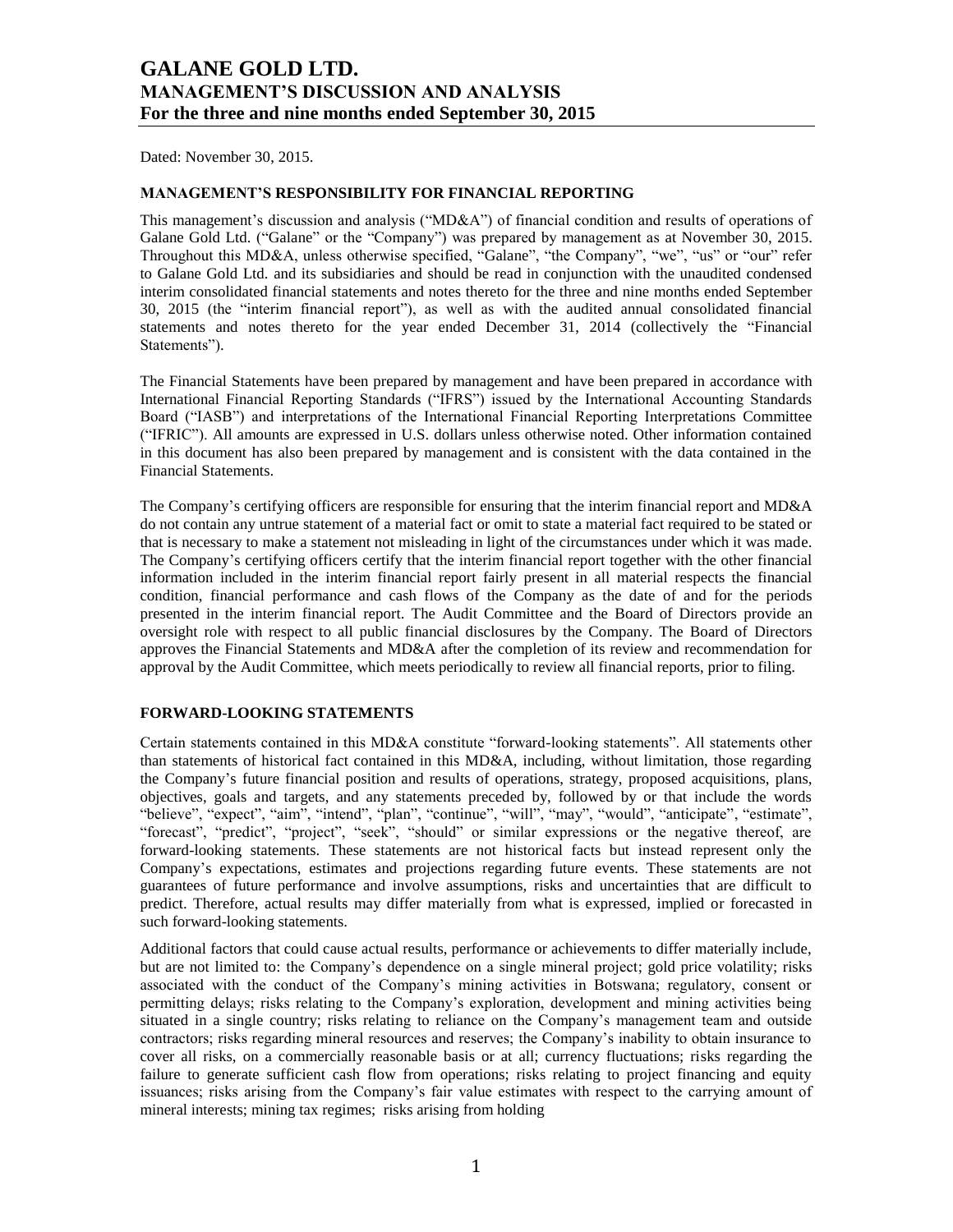### **FORWARD-LOOKING STATEMENTS (continued…)**

derivative instruments; the Company's need to replace reserves depleted by production; risks and unknowns inherent in all mining projects, including the inaccuracy of reserves and resources, metallurgical recoveries and capital and operating costs of such projects; contests over title to properties, particularly title to undeveloped properties; laws and regulations governing the environment, health and safety; operating or technical difficulties in connection with mining or development activities; lack of infrastructure; employee relations, labour unrest or unavailability; health risks in Africa; the Company's interactions with surrounding communities and artisanal miners; the Company's ability to successfully integrate acquired assets; the speculative nature of exploration and development, including the risks of diminishing quantities or grades of reserves; development of the Company's exploration properties into commercially viable mines; stock market volatility; conflicts of interest among certain directors and officers; lack of liquidity for shareholders of the Company; risks related to the market perception of junior gold companies; and litigation risk. See "Risks and Uncertainties" below. Management provides forward-looking statements because it believes they provide useful information to readers when considering their investment objectives and cautions readers that the information may not be appropriate for other purposes. Consequently, all of the forward-looking statements made in this MD&A are qualified by these cautionary statements and other cautionary statements or factors contained herein, and there can be no assurance that the actual results or developments will be realized or, even if substantially realized, that they will have the expected consequences to, or effects on, the Company. These forward-looking statements are made as of the date of this MD&A and the Company assumes no obligation to update or revise them to reflect subsequent information, events or circumstances or otherwise, except as required by law.

The forward-looking statements in this MD&A are based on numerous assumptions regarding the Company's present and future business strategies and the environment in which the Company will operate in the future, including assumptions regarding gold prices, business and operating strategies, and the Company's ability to operate on a profitable basis.

### **CORPORATE OVERVIEW**

The Company's principal business activities are the exploration for, development of, and operation of gold mining properties. The Company operates through its wholly-owned subsidiary, Galane Gold Mines Ltd. ("GGM"), which in turn operates a producing mine, and has the rights to certain mineral exploration tenements (the producing mine and mineral exploration tenements collectively, the "Mupane Property") located in the Republic of Botswana ("Botswana") through subsidiaries located in Botswana. The common shares in the capital of the Company (the "Common Shares") have been listed for trading on the TSX Venture Exchange under the symbol "GG" since September 6, 2011.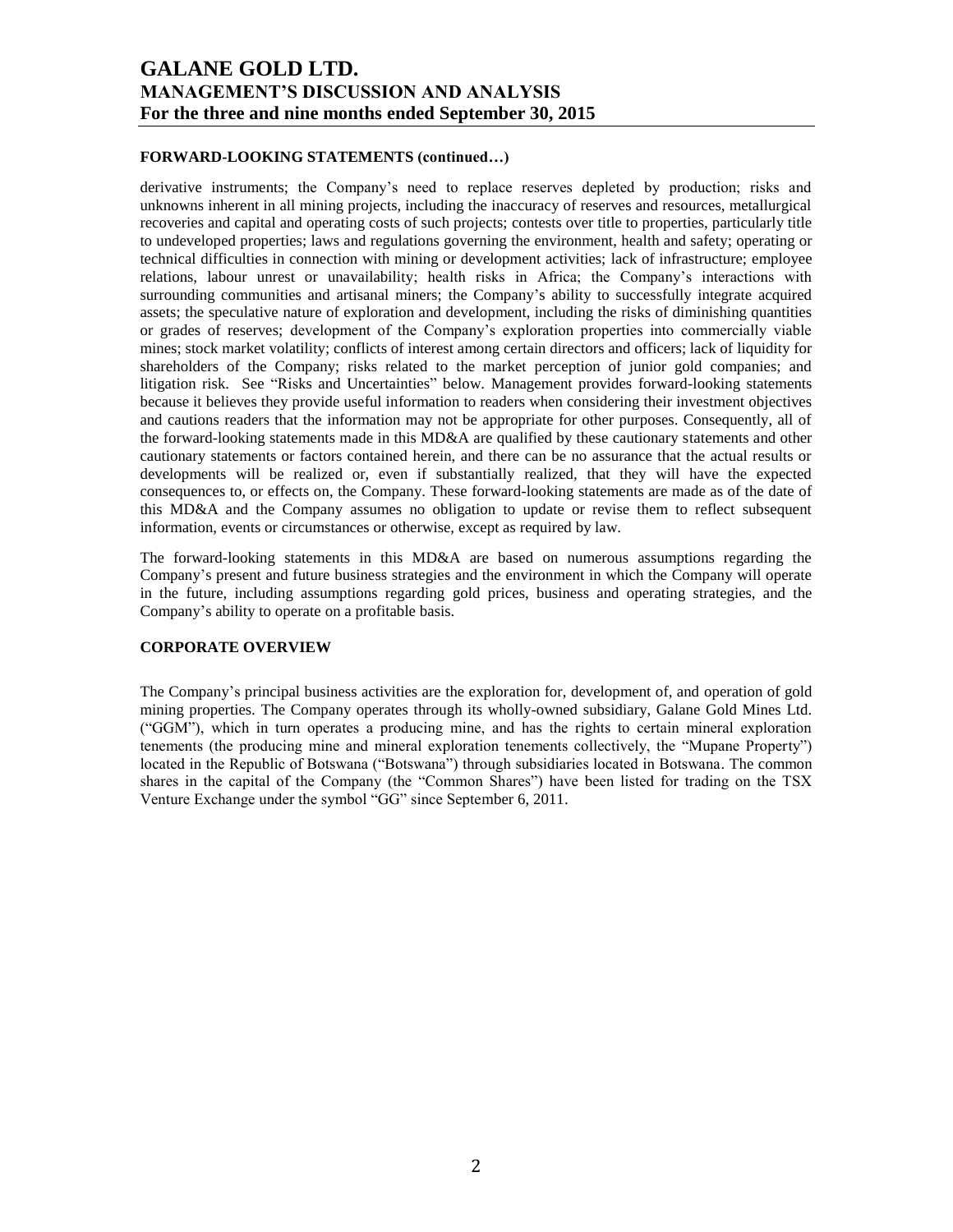# **OUTLOOK**

*Certain information set out in this section is forward looking information and is based on a number of risks and assumptions, including those related to gold price volatility, delays in production, regulatory risk, currency fluctuations, integrating successfully new acquired assets and risks and uncertainties inherent with all mining operations. For more details please see above under "Forward-Looking Statements" and below under "Risks and Uncertainties".*

The Company continues to carry out its improvement and exploration plan in Botswana, with a focus on the optimisation of the mining operations and the expansion of the resource base.

The Company continues to follow its current five year mine plan which forms the guide for the Company's short term goals and long term strategy. The Company intends to utilize the following resources during the remainder of 2015:

- Tau Underground the Company has previously disclosed its intention to exploit the reported measured and indicated mineral resources of approximately 128,600 ounces of gold for Tau through underground mining. The Company commenced stoping in August 2015 in the Eastern mineralised body which will continue for approximately six months. Development will continue in some instances through reef to reach the main mineralised body which lies under the current open pit. It is currently anticipated that the Company will commence stoping on the main mineralised body in Q3 2016. While developing underground the Company intends to commence exploration to attempt to confirm the extension of the Tau mineralised body at depth.
- Low Grade Stockpiles the Company is screening the 702,259 tonnes of low grade stockpile at an average grade of 0.97 grams per tonne (" $g/t$ "), which is located at the run-of-mine pad at the processing plant. The Company is also reviewing a further 1.4 million tonnes of low grade stockpiles which it hopes to use to supplement feed for the remainder of 2015 and in future years.
- Tekwane the Company has commenced selectively strip mining the high grade areas and will continue for the remainder of 2015. It has also installed a screening plant at the mine site to reduce the tonnage and increase the potential grade to be delivered to the plant.

The Company's mine plan is subject to change according to the prevailing gold price. The Company will adopt the appropriate plan for that prevailing gold price environment.

The Company's processing plant continues to focus on on-going stabilisation and optimisation of the processing operations. In Q3 2015, the Company completed its major project for 2015, of implementing a gravity concentrating circuit into the plant to concentrate free gold before leaching. Work also continues to re-automate plant controls to improve recovery and process efficiencies.

## **DISCUSSION OF OPERATIONS**

### *For the three and nine months ended September 30, 2015*

The following is an analysis of the Company's operating results for the three months ended September 30, 2015 ("Q3 2015") and nine months ended September 30, 2015 ("YTD 2015"). For mining operations, processing and financial information, comparisons with the three and nine months ended September 30, 2014 ("Q3 2014" and "YTD 2014", respectively) have been provided.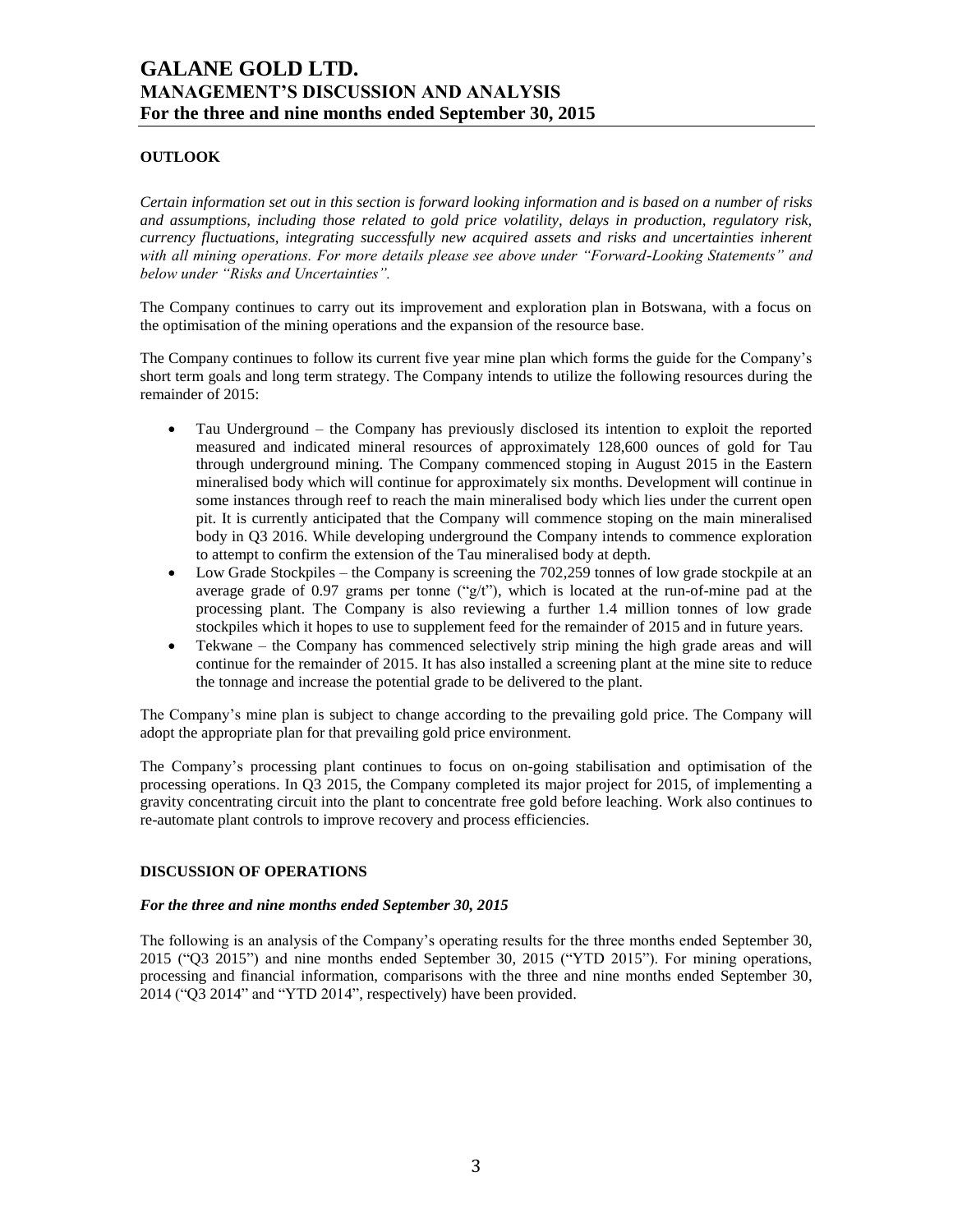## **DISCUSSION OF OPERATIONS (continued…)**

## *Operating activity:*

Commentary regarding the Company's operating activity during Q3 2015 and YTD 2015 follows:

### *Mining*

The following table sets forth certain key mining statistics for the Mupane Property:

|                               |               |                          | 2015           |                          | <b>YTD 2015</b> | 2014           |         | <b>YTD 2014</b> |           |
|-------------------------------|---------------|--------------------------|----------------|--------------------------|-----------------|----------------|---------|-----------------|-----------|
|                               |               | Q3                       | Q <sub>2</sub> | Q1                       |                 | Q <sub>3</sub> | Q2      | Q <sub>1</sub>  |           |
| Mupane (Tholo, Kwena, Ore (t) |               | 702                      | 5,211          | 88,488                   | 94,401          | 104,597        | 117,959 | 102,071         | 324,627   |
| & Tawana)                     | Grade $(g/t)$ | 1.27                     | 1.20           | 1.45                     | 1.43            | 1.68           | 1.92    | 2.19            | 1.93      |
|                               | Waste (t)     | 1,680                    | 6,838          | 207,051                  | 215,569         | 488,305        | 436,016 | 816,759         | 1,741,080 |
| Mupane (Tau)                  | Ore (t)       | 25,580                   | 21,487         | 9,234                    | 56,301          | 2,647          | 3,384   |                 | 6,031     |
|                               | Grade (g/t)   | 3.18                     | 1.84           | 2.49                     | 2.56            | 3.27           | 2.85    |                 | 3.03      |
|                               | Waste (t)     | 29,419                   | 21,878         | 21,320                   | 72,617          | 25,627         | 6,886   | -               | 32,513    |
| Golden Eagle                  | Ore (t)       |                          | 48,605         |                          | 48,605          | 64,860         | 15,100  | 1,106           | 81,066    |
|                               | Grade (g/t)   |                          | 1.36           | $\overline{\phantom{a}}$ | 1.36            | 1.64           | 1.66    | 1.58            | 1.64      |
|                               | Waste (t)     | $\overline{\phantom{a}}$ | 234,463        | $\overline{\phantom{a}}$ | 234,463         | 649,249        | 525,005 | 369,729         | 1,543,983 |
| Tekwane and Shashe            | Ore (t)       | 21,164                   | 13,634         |                          | 34,798          |                | 671     | 993             | 1,664     |
| Pencils                       | Grade $(g/t)$ | 0.52                     | 0.50           | $\overline{\phantom{a}}$ | 0.51            |                | 2.92    | 4.04            | 3.59      |
|                               | Waste (t)     | 33,909                   | 25,996         |                          | 59,905          |                | 9,019   | 5,187           | 14,206    |
| <b>Tailing Dump Material</b>  | Ore (t)       |                          |                |                          |                 | 30,201         | 12,709  | 17,270          | 60,180    |
|                               | Grade (g/t)   |                          |                |                          |                 | 1.25           | 0.70    | 1.50            | 1.21      |
|                               | Waste (t)     |                          |                |                          |                 |                |         |                 |           |

The Company has operated four mining operations at the Mupane Property during 2015. They are:

- Tholo and Kwena in Q3 2015, the volume of ore mined at Tholo and Kwena decreased to 702 tonnes at 1.27 g/t (O3 2014 – 104,597 tonnes at 1.68 g/t). The grade decreased as the Company only mined from Kwena in Q3 2015 which has a lower grade than Tholo. The Company completed mining in Tholo pit in Q1 2015 and in Kwena in Q3 2015. YTD 2015 94,401 tonnes of ore at 1.43 g/t were mined, which is a reduction compared to YTD 2014 due to the closure of the Tholo open pit.
- Tau the Company continued development of the Tau underground in Q3 2015 with 25,580 tonnes at 3.18 g/t being mined (Q3 2014 – 2,647 tonnes at 3.27 g/t). The increase during Q3 2015 is a result of the Company commencing stoping in Q3 2015. YTD 2015 56,301 tonnes of ore at 2.56 g/t were mined compared to YTD 2014 6,031 tonnes of ore at 3.03 g/t with the increase due to the same reason.
- Golden Eagle the Company ceased mining at Golden Eagle in Q3 2015 (Q3 2014 64,860 tonnes of ore at  $1.64$  g/t). In Q3 2015, the cancellation of mining was a result of the poor gold price making the current pit un-economic. YTD 2015 48,605 tonnes of ore were mined at 1.36 g/t and YTD 2014 81,066 tonnes of ore at 1.64 g/t.
- Tekwane and Shashe Pencils in Q3 2015, the Company continued strip mining at Tekwane and mined 21,164 tonnes of ore at 0.52  $g/t$ . The Company screens at the site to increase the grade and reduce the tonnage to be transported to site. YTD 2015 34,798 tonnes of ore at 0.51  $g/t$  were mined. YTD 2014 1,664 tonnes of ore at 3.59 g/t were mined from the Shashe Pencils which are no longer mined.

The reduction in the total amount mined is consistent with the current mine plan as the Company transitions from open pit mining to underground mining.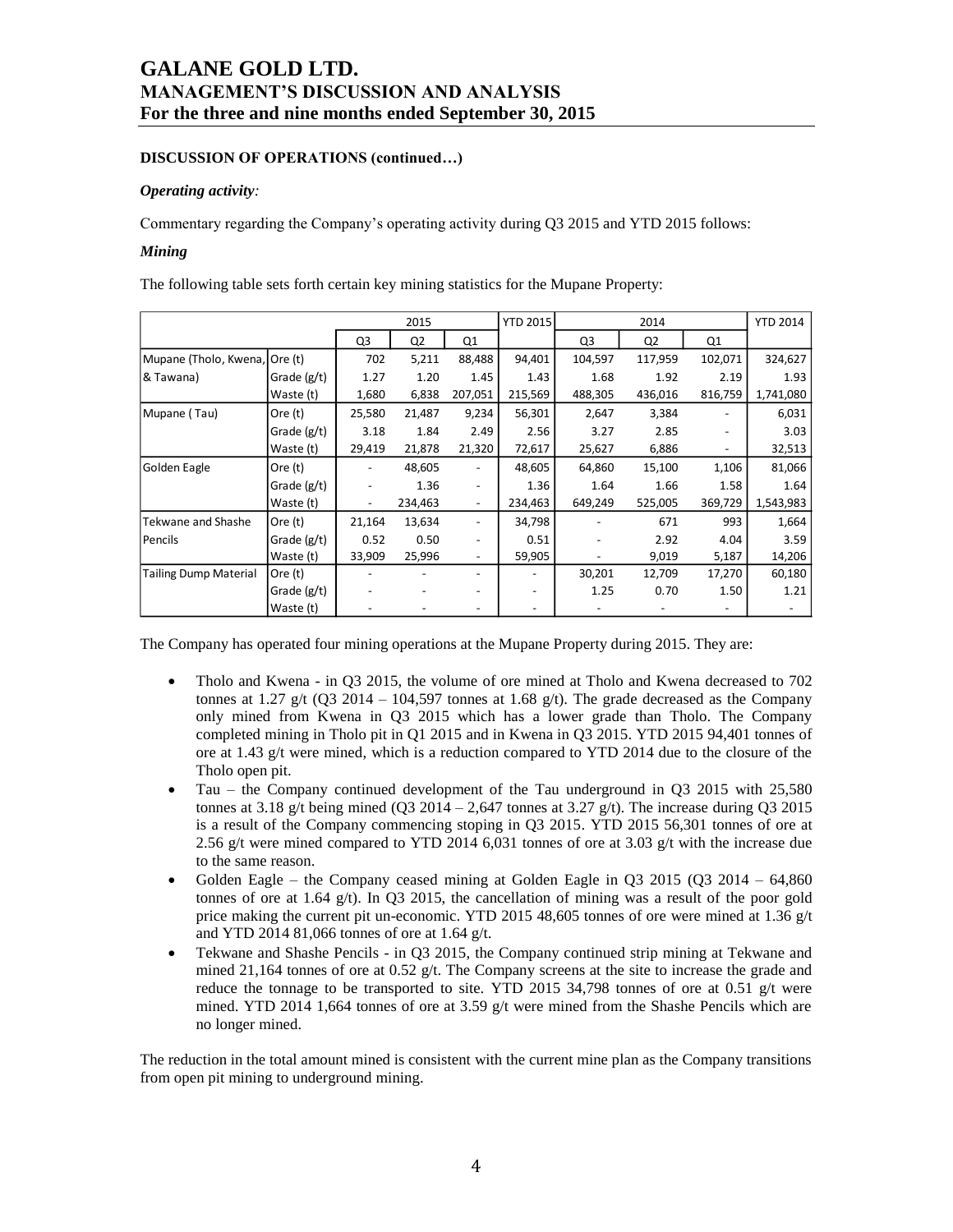## **DISCUSSION OF OPERATIONS (continued…)**

### *Processing*

The following table sets forth certain key processing statistics at the Mupane Property:

|                       |       | 03 2015   02 2015 |       | Q1 2015   YTD 2015   Q3 2014   Q2 2014 |       |       |       | Q1 2014   YTD 2014 |
|-----------------------|-------|-------------------|-------|----------------------------------------|-------|-------|-------|--------------------|
|                       |       |                   |       |                                        |       |       |       |                    |
| Ore milled (000 t)    | 228   | 206               | 159   | 594                                    | 200   | 181   | 188   | 569                |
| Head grade $(g/t)$    | 1.37  | 1.08              | 1.41  | 1.28                                   | 1.68  | 1.58  | 1.96  | 1.74               |
| Recovery (%)          | 76.0% | 67.2%             | 69.9% | 73.0%                                  | 76.0% | 73.7% | 78.8% | 76.2%              |
| Gold production (oz.) | 7,637 | 4,829             | 5,030 | 17.496                                 | 8,206 | 7,195 | 9.346 | 24.747             |

Gold production in Q3 2015 was 7,637 ounces compared to 8,206 ounces in Q3 2014. The grade and recovery in Q3 2015 of 1.37 g/t and 76.0% was lower than the grade and equal to the recovery in Q3 2014. In Q3 2015, a higher proportion of the ore milled was from the low grade stockpiles.

Gold production YTD 2015 was 17,496 ounces compared to 24,747 ounces YTD 2014. The grade and recovery YTD 2015 of 1.28 g/t and 73.0% was lower than the grade and recovery YTD 2014. During YTD 2015, a higher proportion of the ore milled was from the low grade stockpiles.

For both the quarter and the year to date the reduction in production is consistent with the current mine plan as the Company transitions from open pit mining to underground mining.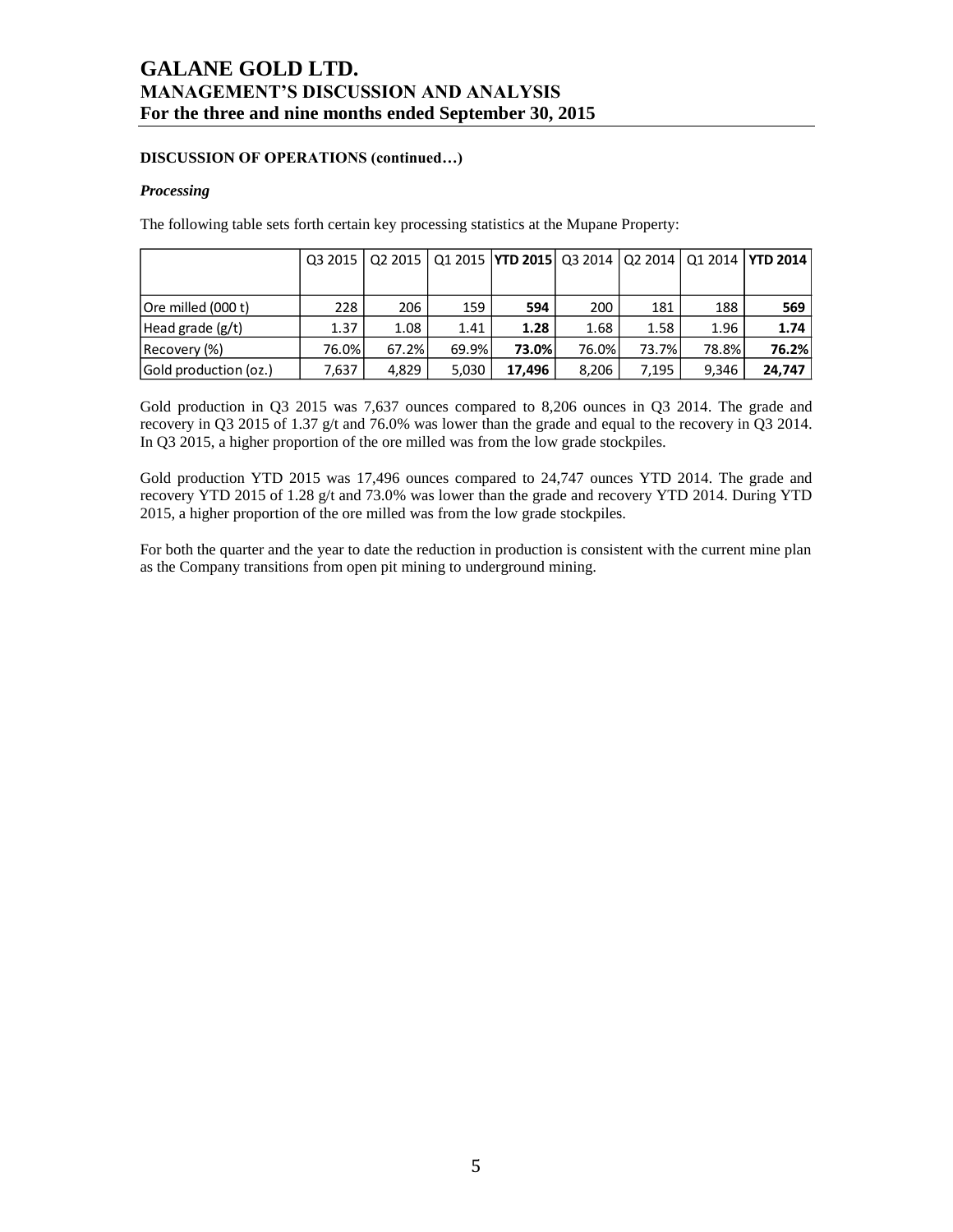# **DISCUSSION OF OPERATIONS (continued…)**

### *Revenue and earnings from mining operations*

The table below outlines the revenue and earnings from mining operations on a total dollar basis, and on a per ounce of gold sold basis:

|                                                                                             | Q3 2015                        | Q2 2015                        | Q1 2015                        | <b>YTD</b><br>2015 | Q4 2014      |
|---------------------------------------------------------------------------------------------|--------------------------------|--------------------------------|--------------------------------|--------------------|--------------|
| Revenue (000)                                                                               | \$<br>8,533                    | \$<br>5,173                    | \$<br>5,765                    | \$<br>19,471       | \$<br>7,789  |
| Gold sold (oz.)                                                                             | 7,483                          | 5,098                          | 5,140                          | 17,721             | 6,370        |
| Earnings (Loss)<br>from<br>mining operations (000)                                          | \$<br>(32)                     | \$<br>(2,571)                  | \$<br>(1,336)                  | \$<br>(3,939)      | \$<br>706    |
| Earnings from mining<br>operations $(\frac{6}{2})^{(1)}$                                    | \$<br>$\overline{\phantom{0}}$ | \$<br>$\overline{\phantom{a}}$ | \$<br>$\overline{\phantom{a}}$ | \$                 | \$<br>110    |
| Operating<br>cash<br>cost<br>royalties<br>excluding<br>$(\frac{\csc(1)}{2})$ <sup>(1)</sup> | \$<br>875                      | \$<br>1,457                    | \$<br>1,270                    | \$<br>1,130        | \$<br>1,101  |
|                                                                                             | Q3 2014                        | Q2 2014                        | Q1 2014                        | <b>YTD</b><br>2014 | Q4 2013      |
| Revenue (000)                                                                               | \$<br>9,461                    | \$<br>10,773                   | \$<br>12,437                   | \$<br>32,671       | \$<br>13,761 |
| Gold sold (oz.)                                                                             | 7,479                          | 8,308                          | 9,596                          | 25,383             | 10,789       |
| (Loss) Earnings from<br>mining operations (000)                                             | \$<br>977                      | \$<br>224                      | \$<br>2,578                    | \$<br>3,779        | \$<br>4,694  |
| Earnings from mining<br>operations $(\frac{6}{2})^{(1)}$                                    | \$<br>131                      | \$<br>27                       | \$<br>269                      | \$<br>149          | \$<br>435    |
| Operating cash cost<br>excluding royalties<br>$\frac{(S/OZ.)^{(1)}}{S}$                     | \$<br>886                      | \$<br>1,201                    | \$<br>764                      | \$<br>931          | \$<br>786    |

**Note:**

(1) Earnings from mining operations per ounce and operating cash cost excluding royalties per ounce are non-GAAP measures.

In the three months ended September 30, 2015, the Company generated \$8.5 million, in revenue from the sale of 7,483 ounces of gold plus incidental silver at an average combined price of \$1,140 per ounce. There was a loss from mining operations of  $$(0,0)$  million. This compares to \$9.5 million in revenue from the sale of 7,479 ounces of gold plus incidental silver at an average combined price of \$1,265 per ounce and a profit from mining operations of \$1.0 million in Q3 2014.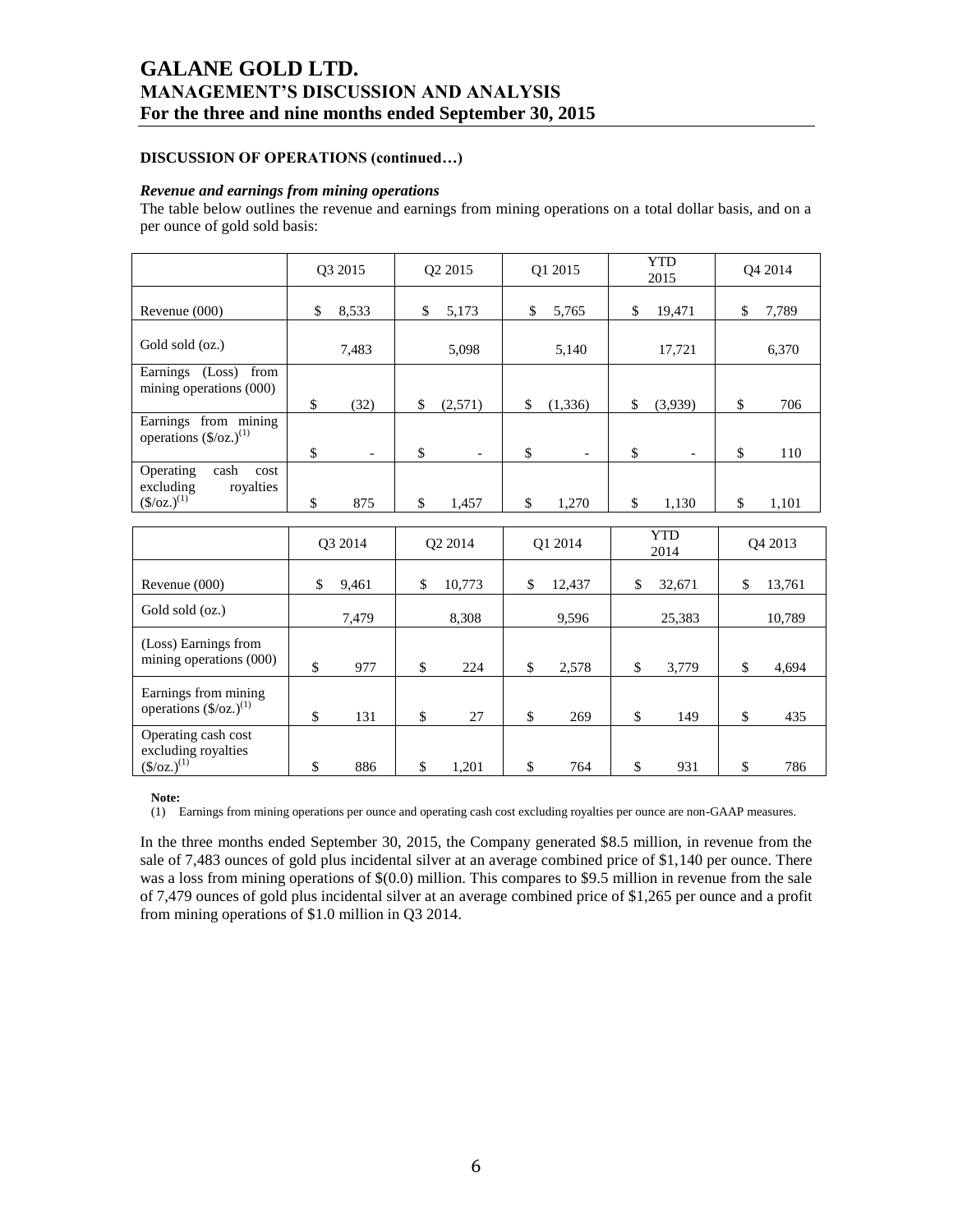## **DISCUSSION OF OPERATIONS (continued…)**

The reason for the change in earnings from mining operations from Q3 2014 to Q3 2015 is a result of several factors:

- Gold sales for Q3 2015 were almost identical to Q3 2014.
- There was a reduction in the average gold price achieved between the two quarters of \$125 per ounce. As a result, gross revenue was \$0.9 million less in Q3 2015.
- Mining costs in Q3 2015 were \$2.9 million compared to \$2.3 million in Q3 2014. The increase in costs is a result of the use in Q3 2015 of a high proportion of historic stockpiles (\$1.2 million) which carry a high average cost per tonne and are charged to mining.
- Processing costs increased to \$4.2 million in Q3 2015 from \$3.4 million in Q2 2014. This is as result of the actual tonnes milled and processed increasing from 200,042 tonnes in Q3 2014 to 228,450 tonnes in Q3 2015.
- General and administration costs in Q3 2015 were \$1.1 million compared to \$1.0 million in Q3 2014.
- Depreciation and amortization of \$0.3 million were also recognized in Q3 2015, compared to \$1.8 million in Q3 2014. The reduction was due to mining being predominately from open pits in Q3 2014 which resulted in a high depreciation because of deferred stripping.

As a result of the above factors the operating cash cost per ounce (excluding royalties) in Q3 2015 was \$875 compared to \$886 per ounce in Q3 2014.

In the nine months ended September 30, 2015, the Company generated \$19.5 million in revenue from the sale of 16,379 ounces of gold plus incidental silver at an average combined price of \$1,189 per ounce (the table above shows the revenue and ounces sold after the offset of \$1.6 million (1,342 ounces) against capital expenditure for Tau underground) and a loss from mining operations of \$3.9 million. This compares to \$32.7 million in revenue from the sale of 25,383 ounces of gold plus incidental silver at an average combined price of \$1,287 per ounce and a profit from mining operations of \$3.8 million in YTD 2014.

The reason for the change in earnings from mining operations from YTD 2015 to YTD 2014 is a result of several factors:

- Gold sales for YTD 2015 were 9,004 ounces less than in YTD 2014. This was coupled with a reduction in the average gold price achieved between the two periods of \$98 per ounce. As a result, gross revenue was \$13.2 million less in YTD 2015. The decrease is as a result of the lower volumes being mined by the Company as it transitions from open pit mining to underground mining. In YTD 2014, the Company benefited from high grade and volumes from the Tholo pit which has now finished.
- YTD 2015 revenue was decreased by \$1.6 million (1,342 ounces) that were offset against the capital costs of the Tau underground development costs as Tau is not yet in commercial production (YTD 2014 - \$nil)
- Mining costs in YTD 2015 were \$6.4 million compared to \$8.2 million in YTD 2014. The variance is mainly due to the reduction in tonnes mined, which is in line with the mine plan in operation during the period.
- Processing costs decreased to \$11.5 million in YTD 2015 from \$13.1 million in YTD 2014. The actual tonnes milled increased slightly from 569,235 tonnes in YTD 2014 to 593,655 tonnes in YTD 2015, but a reduction in consumable costs and fixed costs reduced the overall cost.
- General and administration costs in YTD 2015 were \$3.4 million compared to \$3.6 million in YTD 2014.
- Depreciation and amortization of \$2.1 million were also recognized in YTD 2015, compared to \$4.0 million in YTD 2014.

As a result of the above factors the operating cash cost per ounce (excluding royalties) in YTD 2015 was \$1,130 compared to \$931 per ounce in YTD 2014.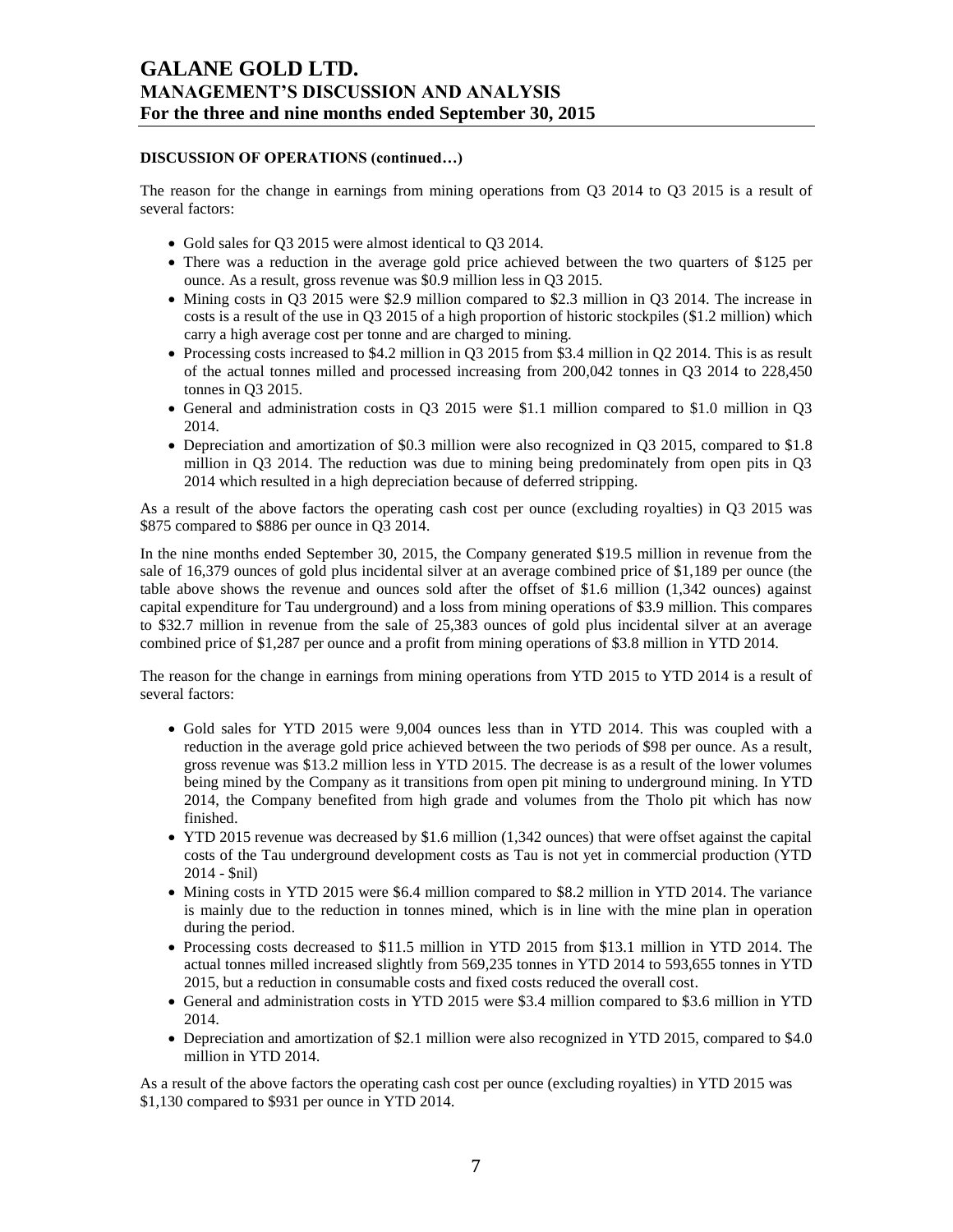# **DISCUSSION OF OPERATIONS (continued…)**

### *Non-Cash Costs:*

### *Earnings*

The earnings comprised of:

|                                | Q3 2015         | <b>YTD 2015</b> |    | O <sub>3</sub> 2014 | <b>YTD 2014</b> |
|--------------------------------|-----------------|-----------------|----|---------------------|-----------------|
| Income from mining operations  | \$<br>(32, 227) | \$ (3,939,387)  | \$ | 977,156             | \$3,778,632     |
| <b>Exploration costs</b>       | (29,106)        | (111, 416)      |    | (20, 542)           | (85,363)        |
| Corporate general and          |                 |                 |    |                     |                 |
| administrative costs           | (466, 521)      | (1,385,384)     |    | (517, 754)          | (1,472,519)     |
| Stock-based compensation       | (50, 148)       | (263, 614)      |    | (121, 398)          | (241,082)       |
| Foreign exchange (loss) gain   | 375,175         | 499,973         |    | 206,040             | 210,742         |
| Interest on long term debt     | (84,070)        | (207,677)       |    | (44, 128)           | (116, 861)      |
| Other (expenses) income $(1)$  | (271, 377)      | (269, 886)      |    | (608, 869)          | (617,761)       |
| Other financing income (costs) | (81, 694)       | (239, 104)      |    | (82,606)            | (241,776)       |
|                                |                 |                 |    |                     |                 |
|                                | \$<br>(639,968) | \$ (5,916,495)  | S  | (212,101)           | \$<br>1,214,012 |

Included in Q3 2015 and YTD 2015 "other expenses" is a cost of \$0.3 million for staff retrenchment costs in relation to the reorganization of administration staff (Q3 2014 and YTD 2014 - \$0.2m). Also included in Q3 2014 "other expenses" is a loss on disposal of \$0.4 million which relates to the disposal of redundant mining equipment no longer utilized by the Company.

Corporate general and administration costs totaled \$0.5 million for Q3 2015 (Q2 2015 - \$0.5 million), and includes the following:

|                          | O <sub>3</sub> 2015 | <b>YTD 2015</b> | O <sub>3</sub> 2014 | <b>YTD 2014</b> |
|--------------------------|---------------------|-----------------|---------------------|-----------------|
|                          |                     |                 |                     |                 |
| <b>Professional Fees</b> | 103,323             | 172,379         | 152,791             | 391,046         |
| Management fees to       |                     |                 |                     |                 |
| officers                 | 271,696             | 887,779         | 227,345             | 709,835         |
| Investor relations       | 4.762               | 93.912          | 42.120              | 59.321          |
| Corporate general and    |                     |                 |                     |                 |
| administration           | 86,740              | 231,314         | 95,498              | 312,317         |
|                          | 466,521             | \$1,385,384     | 517,754             | \$1,472,519     |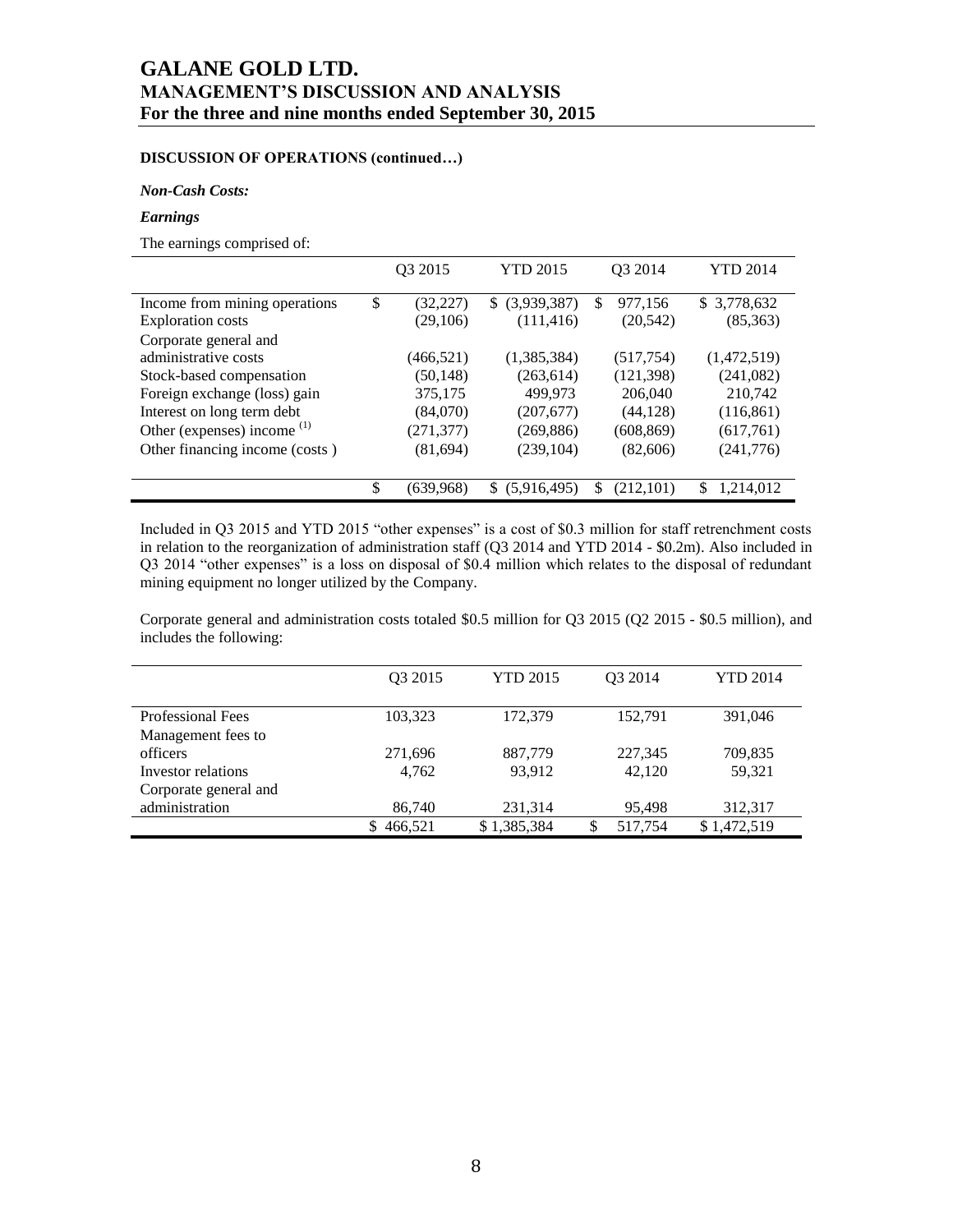# **SUMMARY OF FINANCIAL POSITION**

Selected Consolidated Statement of Financial Position Data:

|                            | September 30,<br>2015<br>\$ | June 30,<br>2015<br>\$ | March 31,<br>2015<br>\$ | December 31,<br>2014<br>Ъ |
|----------------------------|-----------------------------|------------------------|-------------------------|---------------------------|
|                            |                             |                        |                         |                           |
| Total current assets       | 12,595,640                  | 15,336,093             | 13,294,047              | 17,828,377                |
| Total current liabilities  | 9,737,844                   | 13,072,175             | 11,500,247              | 11,303,250                |
| Working capital            | 2,857,796                   | 2,263,918              | 1,793,800               | 6,525,127                 |
| Mining assets              | 28,224,050                  | 27,224,835             | 31,106,556              | 29,391,948                |
| Non-current liabilities    | 7,921,121                   | 5,738,207              | 5,943,231               | 7,103,469                 |
| Total shareholders' equity | 23,160,725                  | 23,750,546             | 26,957,125              | 28,813,606                |

|                            | September 30,<br>2014<br>\$ | June 30,<br>2014<br>\$ | March 31,<br>2014<br>\$ | December 31,<br>2013 |
|----------------------------|-----------------------------|------------------------|-------------------------|----------------------|
| Total current assets       | 17,803,595                  | 16,329,277             | 17,211,476              | 17,977,615           |
| Total current liabilities  | 9,398,810                   | 8,931,132              | 7,768,542               | 10,089,864           |
| Working capital            | 8,404,785                   | 7,398,145              | 9,442,934               | 7,887,751            |
| Mining assets              | 28,723,466                  | 27,128,311             | 25,115,168              | 23, 252, 363         |
| Non-current liabilities    | 9,082,789                   | 6,390,290              | 5,819,343               | 4,549,746            |
| Total shareholders' equity | 28,045,462                  | 28,136,166             | 28,738,759              | 26,590,368           |

In Q3 2015, the Company increased working capital by \$0.6 million from Q2 2015. The increase in working capital was mainly due to the following movements:

- a decrease in accounts payable of \$0.5 million;
- a decrease in accounts receivable of \$0.5 million;
- a decrease in current inventories of \$0.7 million mainly due to the processing of ore stockpiles;
- a decrease in cash balance of \$1.5 million:
	- o operating cash inflow after working capital of \$0.8 million;
	- o acquisition of mining assets of \$1.3 million which includes \$1.1 million on Tau underground development; and
	- o \$1.0 million used in financing activities of which repayment of the Samsung loan totals \$0.8 million.
- a reclassification of interest bearing loans and borrowings from current to non-current liability of \$2.0 million. This was as a result of the deferment of Government of Botswana royalties due until July 2017.

In Q3 2015, non-current liabilities increased by \$2.2 million from Q2 2015 as a result of the reclassification of the deferment of Government of Botswana royalties. Total shareholders' equity in Q3 2015 decreased by \$0.1 million as a result of the net loss in the quarter of \$0.1 million.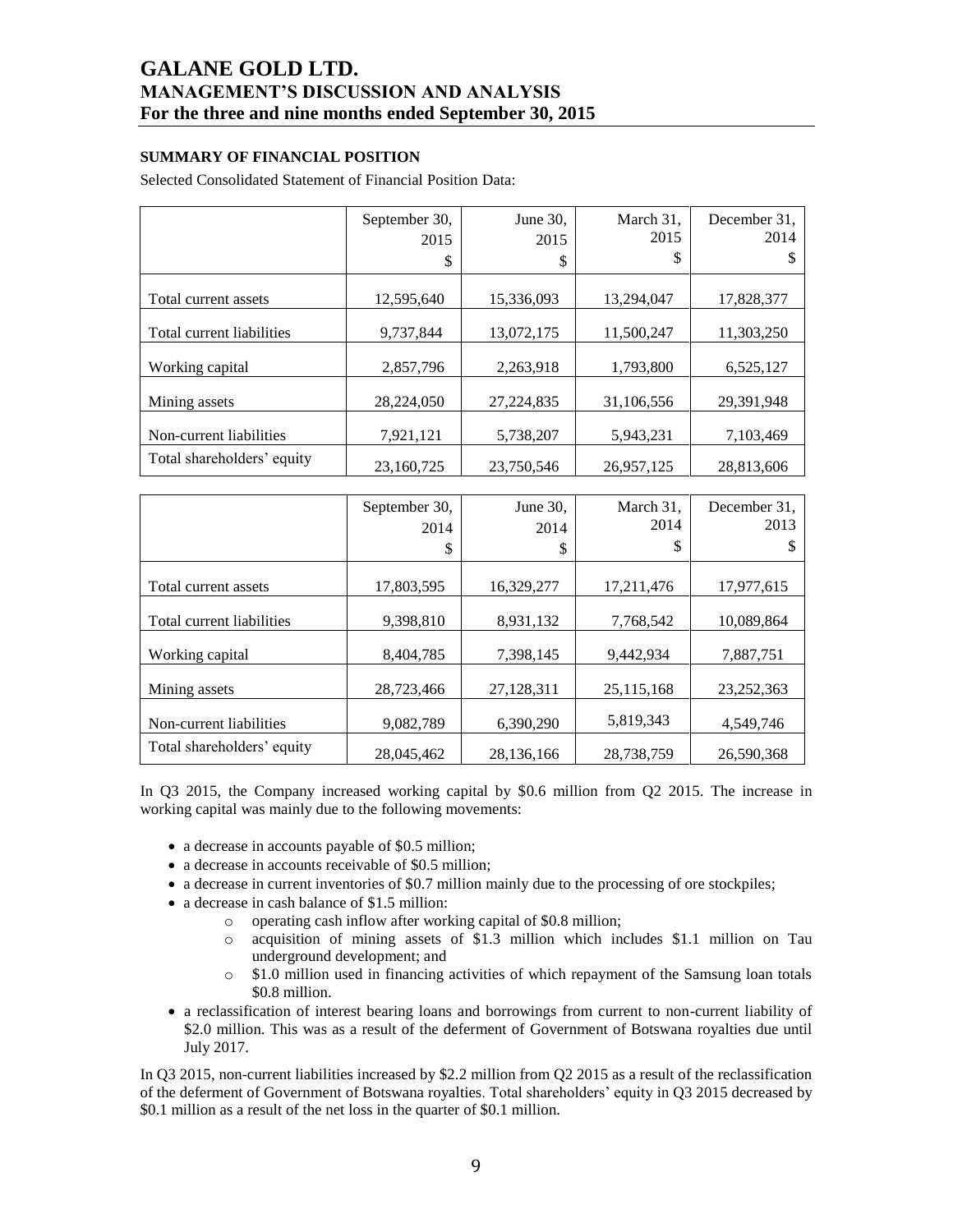# **SUMMARY OF QUARTERLY RESULTS**

The following table summarizes the Company's selected quarterly information for each of the eight most recently completed quarters:

|                                     |               | Three months ended |             |              |  |  |  |  |  |  |
|-------------------------------------|---------------|--------------------|-------------|--------------|--|--|--|--|--|--|
|                                     | September 30, | June $30$ ,        | March 31,   | December 31, |  |  |  |  |  |  |
|                                     | 2015          | 2015               | 2015        | 2014         |  |  |  |  |  |  |
|                                     | \$            | S                  | S           | \$           |  |  |  |  |  |  |
| Revenue                             | 8,533,141     | 5,173,304          | 5,764,755   | 7,789,117    |  |  |  |  |  |  |
| Mining costs                        |               |                    |             |              |  |  |  |  |  |  |
| - Cash                              | (8,247,598)   | (6,661,557)        | (6,412,343) | (7,080,697)  |  |  |  |  |  |  |
| - Non-cash (depreciation,           |               |                    |             |              |  |  |  |  |  |  |
| amortization and impairment)        | (317,779)     | (1,083,030)        | (688, 288)  | (2,238)      |  |  |  |  |  |  |
| Total mining costs                  | (8,565,368)   | (7,744,587)        | (7,100,631) | (7,082,935)  |  |  |  |  |  |  |
| Non Mining Expenses                 | (607,741)     | (735, 876)         | (633, 492)  | (43,587)     |  |  |  |  |  |  |
| (Loss) earnings                     | (639,968)     | (3,307,159)        | (1,969,368) | 662,595      |  |  |  |  |  |  |
| (Loss) earnings per share           |               |                    |             |              |  |  |  |  |  |  |
| - Basic                             | (0.01)        | (0.06)             | (0.04)      | 0.01         |  |  |  |  |  |  |
| - Fully diluted                     | (0.01)        | (0.06)             | (0.04)      | 0.01         |  |  |  |  |  |  |
| Total assets at end of quarter      | 40,819,690    | 42,560,928         | 44,400,603  | 47,220,325   |  |  |  |  |  |  |
| Total liabilities at end of quarter | 17,658,965    | 18,810,382         | 17,443,478  | 18,406,719   |  |  |  |  |  |  |
| Total equity at end of quarter      | 23,160,725    | 23,750,546         | 26,957,125  | 28,813,606   |  |  |  |  |  |  |

|                                     |               |                | Three months ended |              |
|-------------------------------------|---------------|----------------|--------------------|--------------|
|                                     | September 30, | June $30$ ,    | March 31,          | December 31. |
|                                     | 2014          | 2014           | 2014               | 2013         |
|                                     | \$            | \$             | S                  | \$           |
| Revenue                             | 9,460,910     | 10,773,110     | 12,437,196         | 13,760,859   |
| Mining costs                        |               |                |                    |              |
| - Cash                              | (6,724,357)   | (9,422,080)    | (8,704,905)        | (9,648,688)  |
| - Non-cash (depreciation,           |               | (1, 127, 055)  | (1,154,791)        | 581,593      |
| amortization and impairment)        | (1,759,397)   |                |                    |              |
| Total mining costs                  | (8,483,754)   | (10, 549, 135) | (9,859,696)        | (9,067,095)  |
| Non Mining (Expenses) Income        | (1,189,257)   | (918, 916)     | (456, 445)         | (1,328,143)  |
| Earnings (loss)                     | (212, 101)    | (694, 941)     | 2,121,055          | 3,365,621    |
| Earnings (loss) per share           |               |                |                    |              |
| - Basic                             | (0.00)        | (0.01)         | 0.04               | 0.07         |
| - Fully diluted                     | (0.00)        | (0.01)         | 0.04               | 0.07         |
| Total assets at end of quarter      | 46,527,061    | 43,457,588     | 42,326,644         | 41,229,978   |
| Total liabilities at end of quarter | 18,481,599    | 15,321,422     | 13,587,885         | 14,639,610   |
| Total equity at end of quarter      | 28,045,462    | 28,136,166     | 28,738,759         | 26,590,368   |

### **Note:**

(1) Information for all periods is presented in accordance with IFRS and in U.S. dollars.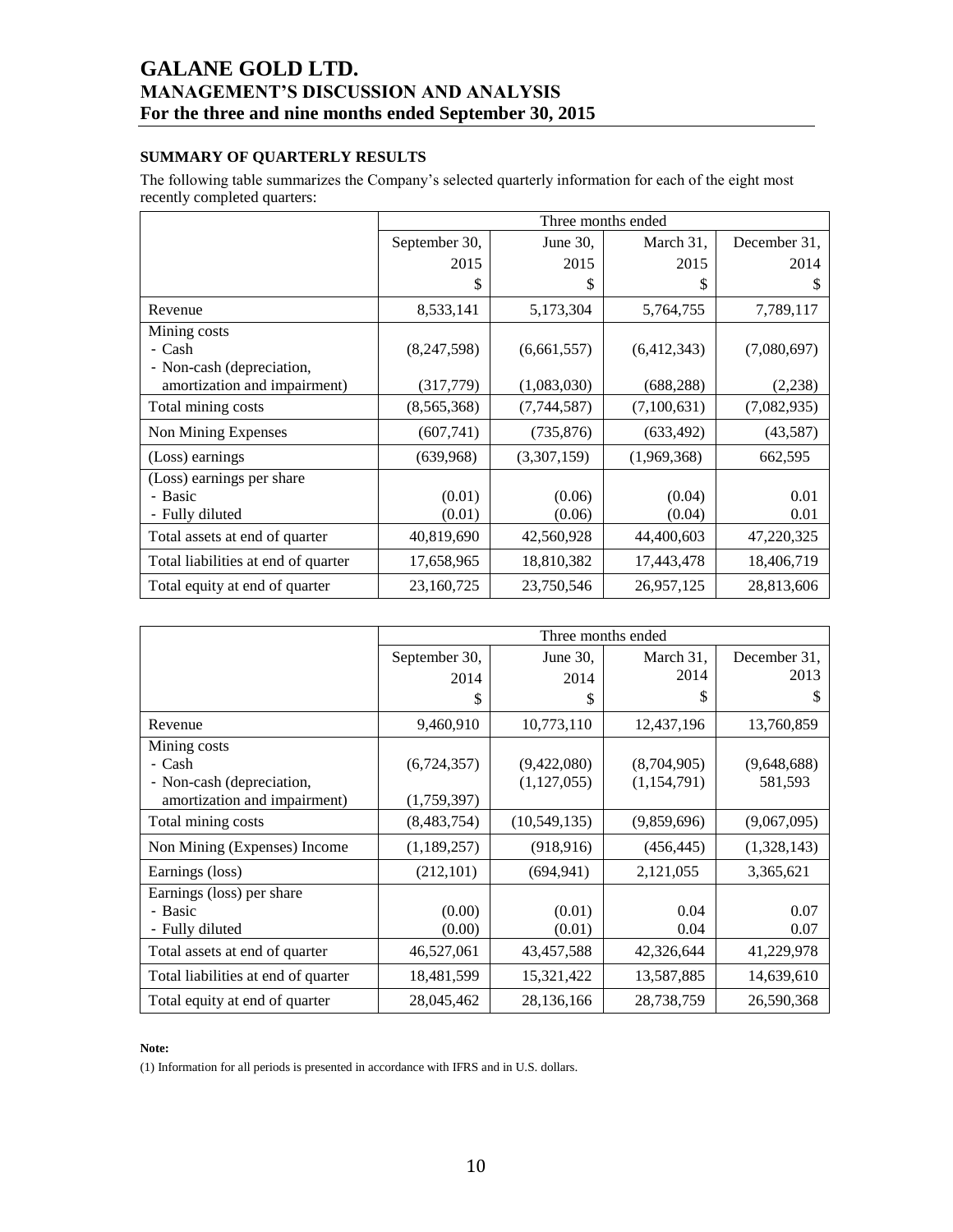# **EXPLORATION**

On the Tenements covering the Tati greenstone belt, Jim's Luck was granted its Mining Licence on 22 June 2015 which is valid for 5 years, and all Prospecting Licences are in good standing.

## **LIQUIDITY AND CAPITAL RESOURCES**

The Company defines capital as consisting of shareholder's equity, being comprised of issued capital stock, contributed surplus and deficit and long term debt. The Company's objectives when managing capital are primarily to support the creation of shareholder value, but also to ensure that the Company is able to meet its financial obligations as they become due. The Company has not declared or paid any dividends on its Common Shares.

In order to fund the business activities intended in its current business plan, management expects that the Company's mining operations will continue to provide positive cash flow from its operations that is more than sufficient to support its corporate expenses, capital expenditure requirements and exploration activities. As described above under "Summary of Financial Position", at September 30, 2015, the Company had approximately \$2.9 million in working capital and had a cash inflow of approximately \$1.8 million from operations for the nine months ended September 30, 2015. A continuation of these results is expected to provide sufficient capital to the Company to fund annual operating expenses, repayment of the Samsung facility, capital commitments budgeted and the exploration program contemplated until the end of 2015.

The revenue of the Company is dependent upon the spot price of gold. At the current level of operating costs, underground development costs and debt repayment, the Company will not generate net positive cash flow in 2015.

The Company's officers and senior management take full responsibility for managing the Company's capital and do so through monthly meetings and regular review of financial information. The Company's Board of Directors is responsible for overseeing this process.

## **ENVIRONMENTAL DISCUSSION**

The mining activities of the Company can give rise to obligations for site restoration and rehabilitation. Restoration and rehabilitation work can include land rehabilitation and site restoration. The extent of work required and the associated costs are dependent on the requirements in the local jurisdiction and the interpretations of the requirements by relevant authorities.

Provision for the cost of the Company's restoration and rehabilitation program is recognized at the time that environmental disturbance occurs. When the extent of disturbance increases over the life of an operation, the provision is increased accordingly. Costs included in the provision encompass obligated and reasonably estimable restoration and rehabilitation activity expected to occur progressively over the life of the operation and at the time of closure in connection with disturbances at the reporting date. Routine operating costs that may impact the ultimate restoration and rehabilitation activities such as waste material handling conducted as an integral part of a mining or production process are not included in the provision. Costs arising from unforeseen circumstances, such as the contamination caused by unplanned discharges, are recognized as an expense and liability when the event gives rise to an obligation that is probable and capable of reliable estimation.

Restoration and rehabilitation provisions are measured at the expected value of future cash flows, discounted to their present value and determined according to the probability of alternative estimates of cash flows occurring for each operation. Discount rates used are the ones most appropriate for the location of the mine. Significant judgments and estimates are involved in forming expectations of future activities and the amount and timing of the associated cash flows. Those expectations are formed based on existing environmental and regulatory requirements. As at September 30, 2015, the amount reflected in the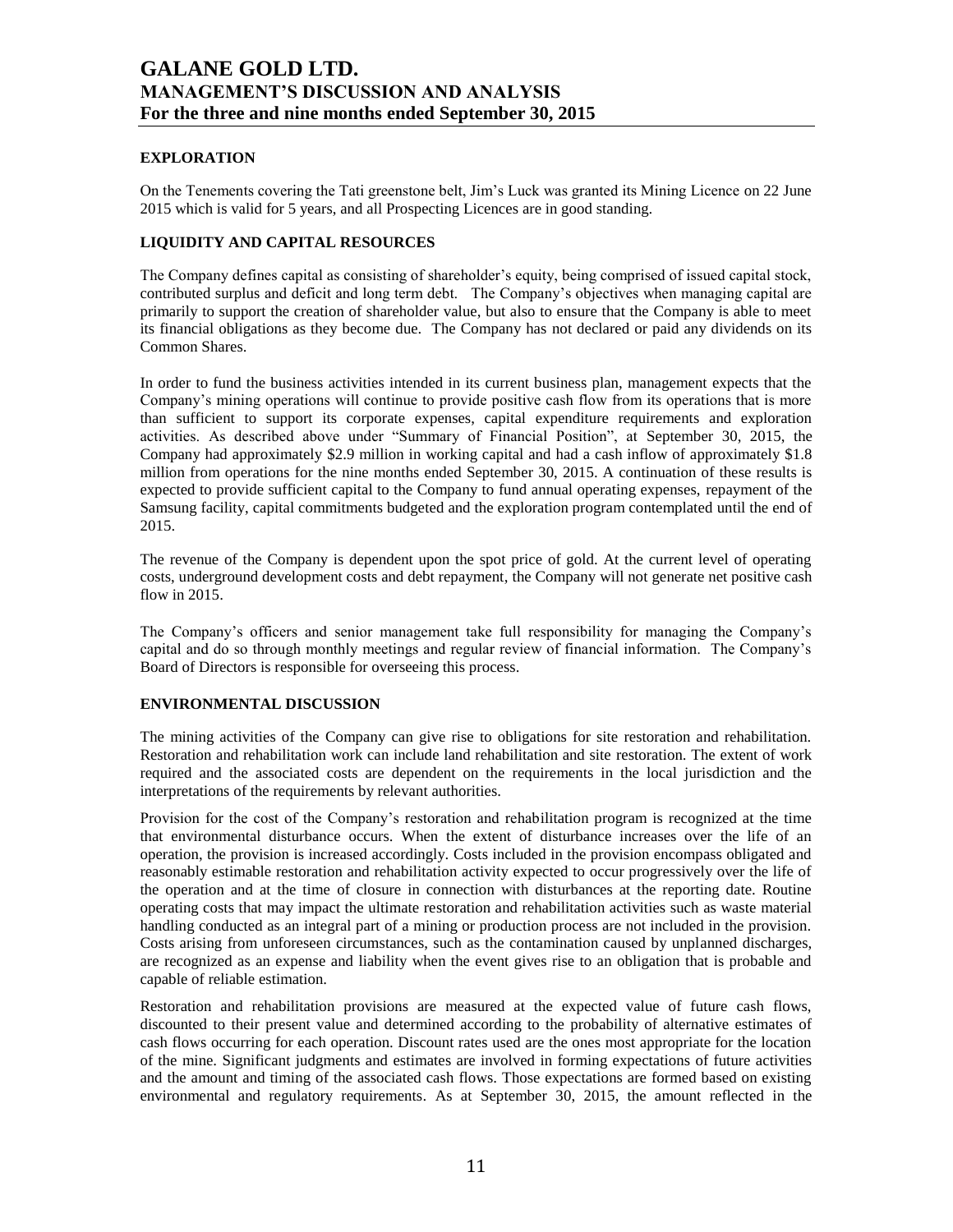Company's restoration and rehabilitation provision is \$3.3 million (on an undiscounted basis, the total payments are estimated at \$3.8 million) which was calculated by an independent contractor.

The value of the provision is progressively increased over time as the effect of discounting unwinds, creating an expense recognized as part of finance costs. Potential changes in the laws and regulations could have an adverse risk on the actual restoration costs that the Company could incur in the future.

## **FINANCIAL INSTRUMENTS**

The Company's financial instruments consist of cash, trade and other receivables, accounts payable and accrued liabilities, interest bearing loans and borrowing. The fair value of the Company's trade and other receivables, and accounts payable and accrued liabilities approximate their carrying value, which is the amount disclosed on the balance sheet dates due to their short-term maturities or ability of prompt liquidation. Cash, under the fair value hierarchy, is based on level-one quoted prices in active markets for identical assets or liabilities. The Company's other financial instruments, specifically interest bearing loans and borrowings are recorded at amortized cost using the effective interest rate method.

Strategic and operational risks are risks that arise if the Company fails to identify opportunities and/or threats arising from changes in the markets in which the Company operates. These strategic opportunities or threats arise from a range of factors that might include changing economic and political circumstances and regulatory developments and competitor actions. These risk factors are more fully addressed under the "Risks and Uncertainties" section of this MD&A.

Credit risk is the risk that one party to a financial instrument will cause a loss for the other party by failing to discharge an obligation. The Company is subject to normal industry credit risks. The Company currently has no trade receivables for the purchase of the gold it produces, and other receivable balance consists of amounts outstanding on tax credits from governmental authorities, each of which are expected to be paid in the near term at face value. The Company's exposure to credit risk is minimal.

Liquidity risk is the risk that an entity will encounter difficulty in meeting obligations associated with financial liabilities. The Company's approach to managing liquidity risk is to ensure that it will have sufficient liquidity to meet liabilities when due. As at September 30, 2015, the Company had a cash, gold inventory and receivables balance of \$12,595,640 (December 31, 2014 - \$17,828,377) to settle current liabilities of \$9,737,844 (December 31, 2014 - \$11,303,250). The Company has sufficient working capital to meet its short-term business requirements. See "Liquidity and Capital Resources" section for further commentary on the Company's liquidity risks.

Interest risk is the risk that the fair value of future cash flows will fluctuate as a result of changes in market risk. The Company's sensitivity to interest rates is currently immaterial.

Currency risk is the risk that the fair value or future cash flows of a financial instrument will fluctuate because of changes in foreign exchange rates. The Company's operations are in Botswana and Canada and its functional currency is U.S. dollars. The international nature of the Company's operations results in foreign exchange risk as transactions are denominated in foreign currencies, including the Botswana Pula, the South African Rand and Canadian Dollars. The operating results and the financial position of the Company are reported in U.S. dollars. The fluctuations of the operating currencies in relation to the U.S. dollar will, consequently, have an impact upon the reported results of the Company and may also affect the value of the Company's assets and liabilities. The Company monitors the volatility of foreign exchange rates and will hedge its currency risk if it determines that the need arises.

Market risk is the risk that the fair values or future cash flows of the Company will fluctuate because of changes in market commodity rates. The Company's efforts are currently focused on the production of gold. As such, the Company's future cash flows and valuation of its future mineral assets will be exposed to market risk on the price fluctuations of gold as a commodity.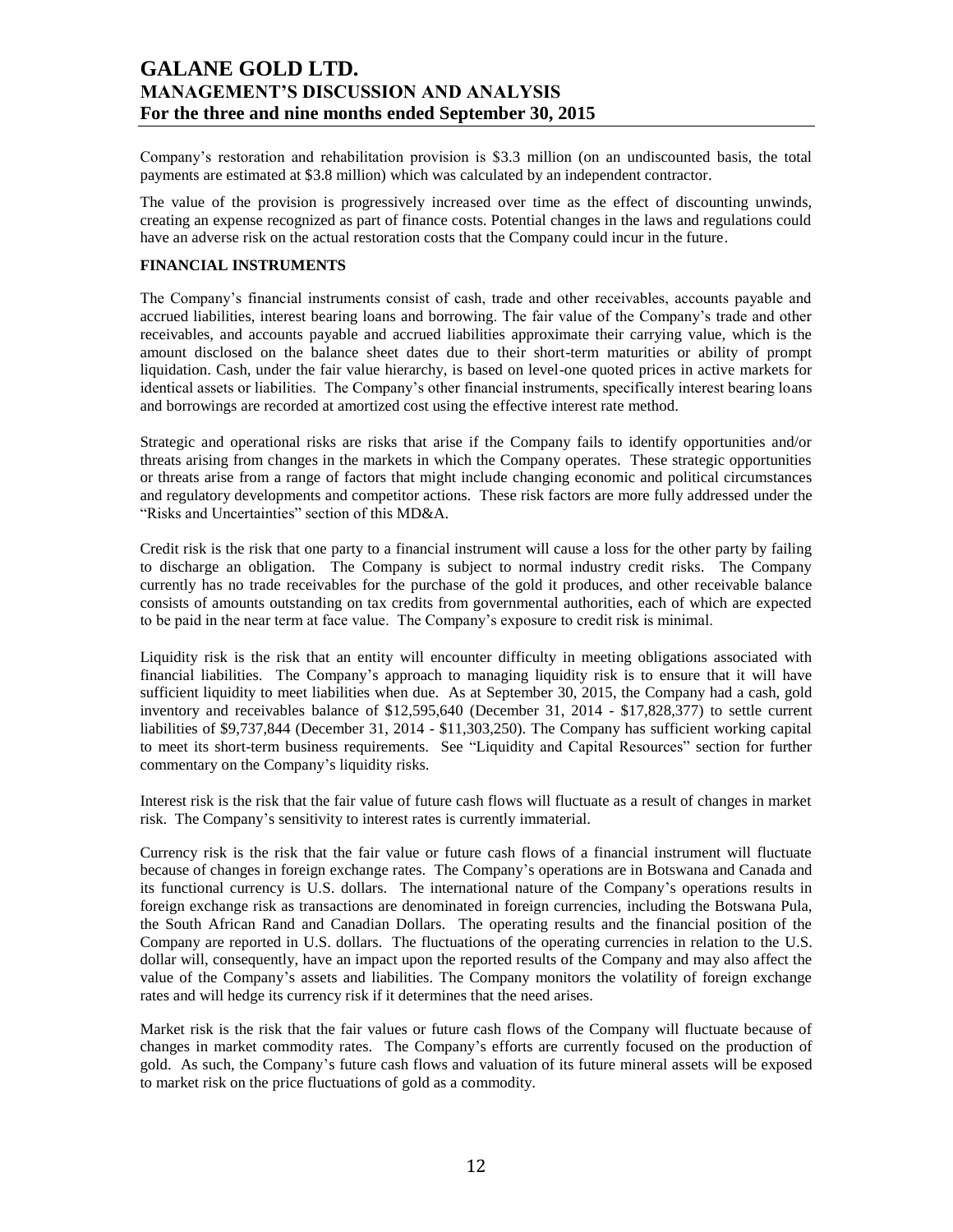## **ISSUED AND OUTSTANDING SHARE CAPITAL**

The Company's authorized capital consists of an unlimited number of Common Shares, of which 69,085,286 Common Shares are issued and outstanding as of the date of this MD&A. On a diluted basis, the Company has 72,340,286 Common Shares outstanding as of the date of this MD&A, assuming the exercise of 3,255,000 outstanding stock options pursuant to the Company's stock option plan.

The aggregate number of Common Shares reserved for issuance under the Company's share purchase plan (the "Share Purchase Plan") is 1,000,000 Common Shares. As at the date of this MD&A, an aggregate of 508,745 Common Shares have been purchased and 483,205 deferred matching shares have been issued or are issuable under the Share Purchase Plan.

Subject to adjustment in certain circumstances, the aggregate number of Common Shares that may be reserved for issuance pursuant to the Company's deferred share unit plan (the "DSU Plan") is 5,266,062 Common Shares. As of the date of this MD&A, subject to the terms of the DSU Plan, an aggregate of 3,839,044 DSUs are outstanding under the DSU Plan and no Common Shares have been issued under the DSU Plan.

### **TRANSACTIONS WITH RELATED PARTIES**

During the nine months ended September 30, 2015, the following related party transactions occurred:

- Charles Byron, a director of the Company:
	- o during the nine months ended September 30, 2014 Mr Byron was issued 660,000 common shares that were payable pursuant to the NLE acquisition (see Note 13 (b) to the financial statements); and
	- o the Company paid rent of \$9,693 for office premises to Great African Services (Pty) Ltd., a company owned by a consortium of individuals that includes Charles Byron (2014 - \$7,505).
- IAMGOLD, a shareholder with significant influence, by holding in excess of 20% of the common shares of the Company:
	- o during the nine months ended September 30, 2014 the Company paid to IAMGOLD \$2,533,333 in cash representing the final payment on its interest bearing note; and
	- o the Company paid to IAMGOLD \$191,978 representing the final interest payable on its interest bearing note in the nine months ended September 30, 2014.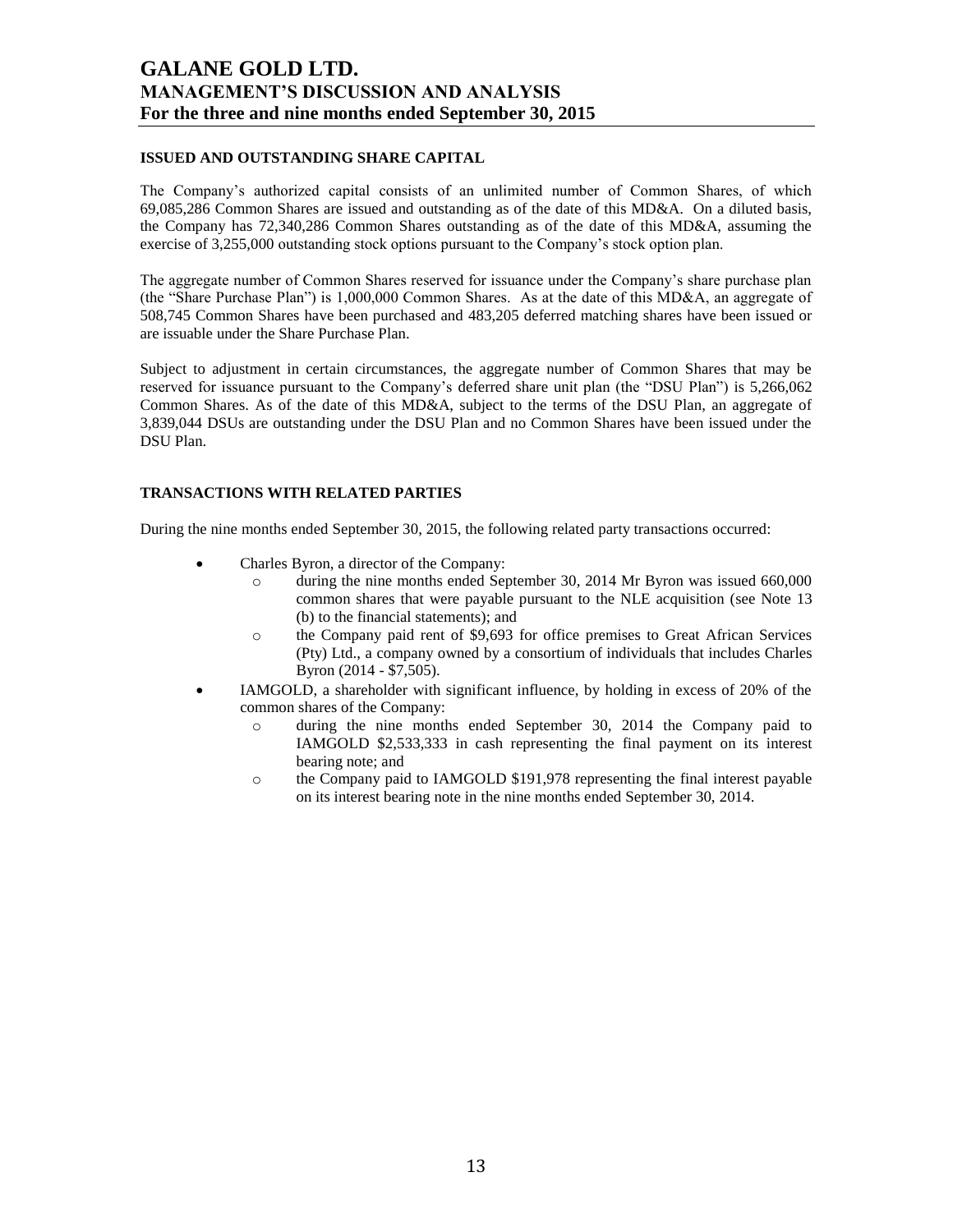## **FUTURE ACCOUNTING POLICIES**

The following new standards and amendments to standards and interpretations which were issued but not yet effective for the quarter ended September, 2015, have not been applied in preparing these Financial Statements. They are summarized as follows:

### **IFRS 9 – Financial Instruments**

The IASB has issued IFRS 9, Financial Instruments, which is a four-part project proposing to replace IAS 39, Financial Instruments: Recognition and Measurement. IFRS 9 is effective for annual periods beginning or after January 1, 2018, with early adoption permitted. The Company will evaluate the impact of the change to its financial statements based on the characteristics on its financial instruments at the time of adoption.

### **IFRS 15 – Revenue from Contracts with Customers**

In May 2014, the IASB issued IFRS 15, Revenue from Contracts with Customers (IFRS 15). The standard replaces IAS 11 "Construction Contracts", IAS 18 "Revenue", IFRIC 13 "Customer Loyalty Programmes", IFRIC 15 "Agreements for the Construction of Real Estate", IFRIC 18 "Transfer of Assets From Customers" and SIC 31 "Revenue – Barter Transactions Involving Advertising Services". IFRS 15 is effective for periods beginning on or after January 1, 2018, permits early adoption, and is to be applied retrospectively. IFRS 15 clarifies the principles for recognizing revenue from contracts with customers. The Company is in the process of evaluating the requirements of the new standard.

## **COMMITMENTS**

As at the date of this MD&A, the Company had the following commitments:

## **(a) Royalty expenses**

Production from the Company's Mupane operation is subject to third party royalties (included in mining costs) of 5% of revenues based on market prices at the date of shipment. For the nine month period ended September 30, 2015, the Company accrued \$1,017,415 in royalties (2014 - \$1,632,805).

### **(b) Operating contractual obligations**

The Company has operating lease obligations which relate to obligations in 2015 for land operating lease agreements as follows:

|           | Incurred during the nine month period ended September 30,2015 | \$258.746   |
|-----------|---------------------------------------------------------------|-------------|
|           | • To be incurred in the remainder of $2015$                   | \$69.041    |
| $\bullet$ | To be incurred $2016-2019$                                    | \$1,168,486 |

### **(c) Claims**

The Company is subject to the possibility of revised tax assessments for some years. The Company does not believe that, should unfavourable decisions arise from any review of its tax filings, that any amount it might be required to pay will be material. No amounts have been provided for in the Financial Statements.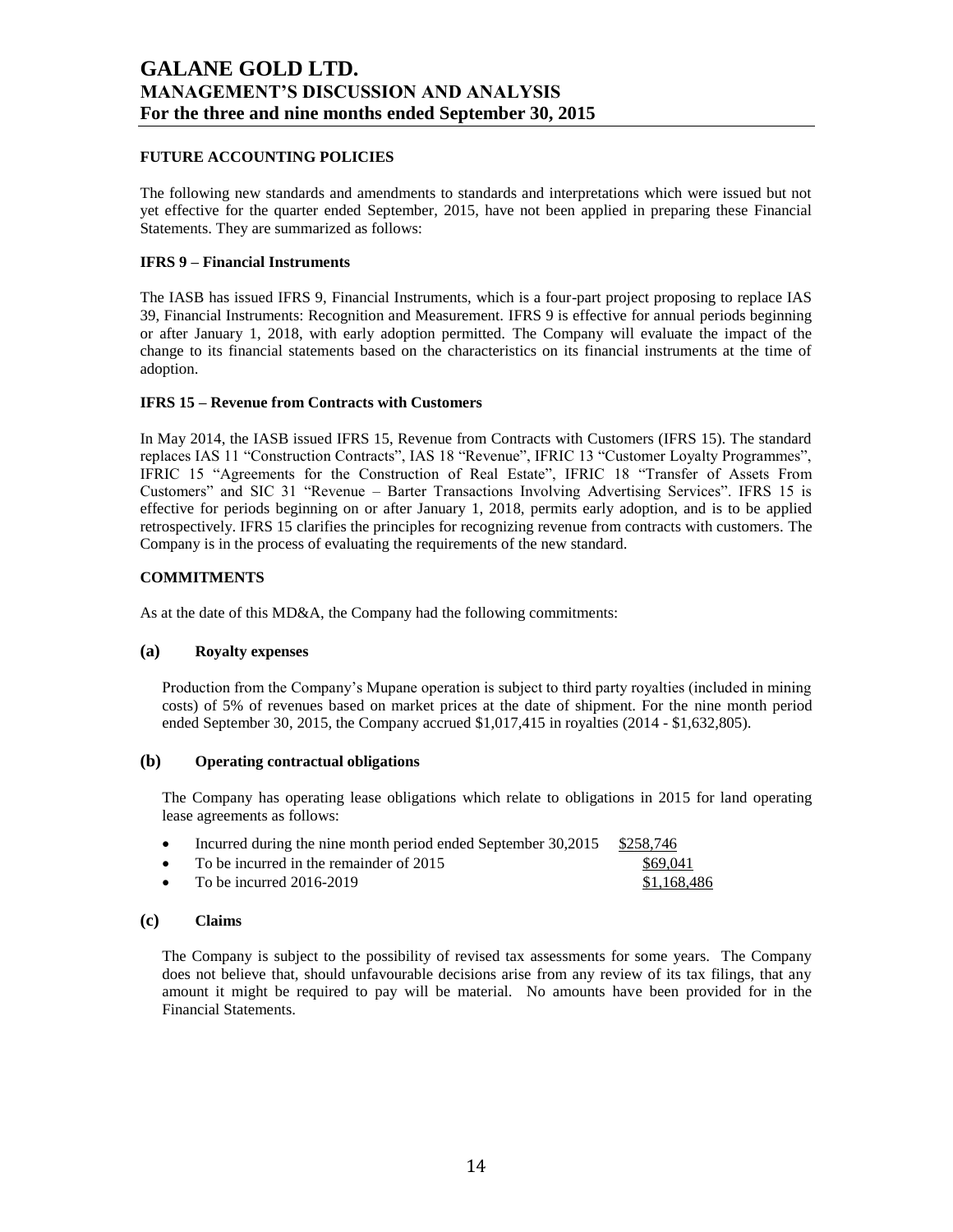## **OFF-BALANCE SHEET ARRANGEMENTS**

The Company currently has no off-balance sheet arrangements.

### **RISKS AND UNCERTAINTIES**

The Company is subject to various business, financial and operational risks that could materially adversely affect the Company's future business, operations and financial condition and could cause such future business, operations and financial condition to differ materially from the forward-looking statements and information contained in this MD&A. For a more comprehensive discussion of the risks faced by the Company, please refer to the Company's annual MD&A for the year ended December 31, 2014, available a[t www.sedar.com.](http://www.sedar.com/)

# **GALAXY ACQUSITION**

### **(a) Transaction details**

On November 20, 2015, the Company closed the acquisition of a majority of the issued and outstanding ordinary shares (each, a "Galaxy Share") of Galaxy Gold Mining Limited ("Galaxy"), a gold mining company with operations in the Mpumalanga Province of South Africa. The Company has also made an offer to all other shareholders of Galaxy to acquire the remaining Galaxy Shares on economically equivalent terms (the "Mandatory Offer").

The Company entered into share purchase agreements (the "Galaxy Share Purchase Agreements") with certain majority shareholders of Galaxy pursuant to which a wholly-owned subsidiary of the Company agreed to acquire approximately 74% of the issued and outstanding Galaxy Shares in exchange for 18,334,492 Common Shares with an aggregate value of approximately Cdn.\$2.3 million, based on a deemed price of Cdn.\$0.125 per Common Share, and common share purchase warrants ("Warrants") exercisable to acquire an aggregate of up to 4,076,599 Common Shares for a period of two years at Cdn.\$0.175 per Common Share. On November 20, 2015, the Company acquired 66% of the outstanding Galaxy shares with the remaining 8% of the Galaxy Shares held by the majority shareholders of Galaxy expected to close by mid December 2015.

Upon full completion of the acquisition of Galaxy Shares from the above-noted majority vendors of Galaxy Shares, such vendors of Galaxy Shares will hold an aggregate of approximately 26% of the issued and outstanding number of Common Shares on an undiluted basis, based on the outstanding number of Common Shares as of the date of this MD&A, or 30% assuming the exercise of the Warrants and no other convertible securities of the Company. If all of the remaining shareholders of Galaxy tender their Galaxy Shares pursuant to the Mandatory Offer in exchange for Common Shares and Warrants, the shareholders of Galaxy, including the majority vendors, will hold approximately 31.8% of the Common Shares on an undiluted basis, based on the outstanding number of Common Shares as of the date of this MD&A, or 36.3% assuming the exercise of the Warrants and no other convertible securities of the Company.

In connection with the transaction, Galaxy has also issued or has agreed to issue approximately US\$2.4 million aggregate principal amount of unsecured convertible debentures (the "Debentures") to settle outstanding debt obligations owed by Galaxy and its subsidiary Galaxy Gold Reefs (Pty) Ltd. The Debentures have a four year maturity and bear 4% interest per annum, accrued and paid at maturity. The principal is convertible at maturity into Common Shares, based on a pre-determined exchange rate of US\$1.00:Cdn\$1.30, at a price of Cdn\$1.00. The interest payable on maturity is convertible into Common Shares, based on a pre-determined exchange rate of US\$1.00:Cdn\$1.30, at a price equivalent to the greater of Cdn\$1.00 and the Discounted Market Price (as defined by the TSX Venture Exchange), subject to acceptance of the TSX Venture Exchange.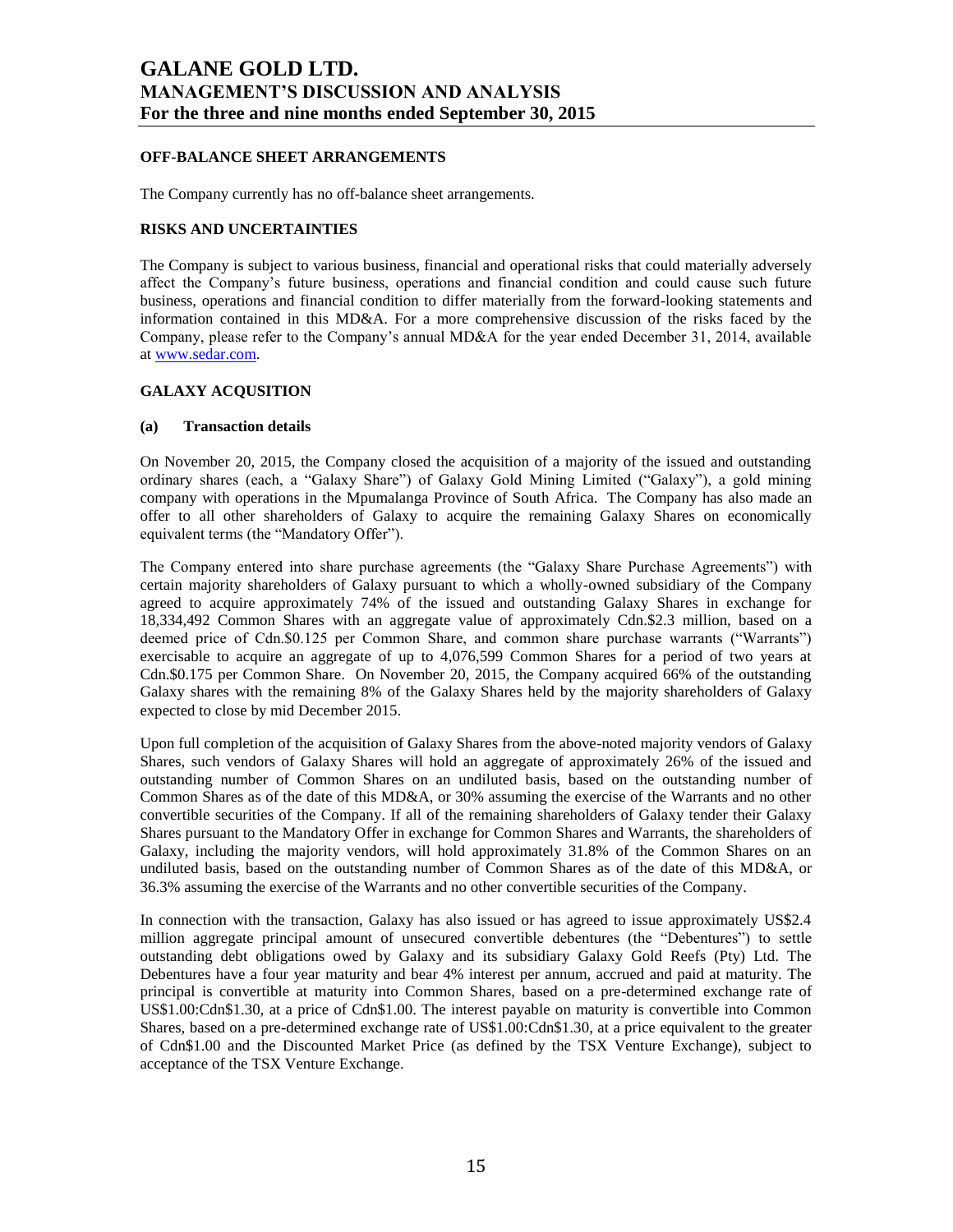## **(b) Accounting**

The acquisition of Galaxy will be accounted for as a business combination but at the time of reporting the calculation of the purchase equation for the business combination is incomplete. Galaxy's last completed audited financial statements are for the year ended March 31, 2011 and work has started to bring the accounting up to date. As a result accounting for all classes of assets, liability and equity is incomplete.

The Company has principally acquired mineral properties and a processing plant. However during the process of due diligence a set of draft numbers as of March 31, 2015 were completed which showed total liabilities of approximately \$10,000,000 which were offset by current assets of approximately \$1,500,000.

## **SUBSEQUENT EVENTS**

## **Samsung Facility**

On November 5, 2015 the Company and Samsung agreed to new terms with regards to the loan facility and gold prepayment agreement. The Samsung facility has been amended on the following terms as of October 1, 2015:

- the current schedule of 10 remaining monthly instalments of \$277,000 and one monthly instalment of \$291,000 has been amended to a repayment of 12 instalments of \$20,000 per month effective from October 2015, followed by 9 instalments of \$277,000 and a final instalment of \$328,000 in July 2017;
- in each month during the repayment period, Mupane must deliver at least 1,607 ounces of gold at a price for the gold selected by Samsung from any one of the four London Bulletin AM or PM dollar gold fixing prices falling either on the delivery date or on the day immediately following the Delivery Date, less a discount of 1.25%;
- in each month following the repayment period and for such period as gold dore is produced Samsung will have the right to request delivery of all gold dore produced from the Tau ore body and the low grade stockpiles. In each case the price for the gold produced can be selected by Samsung from any one of the four London Bulletin AM or PM dollar gold fixing prices falling either on the delivery date or on the day immediately following the delivery date, less a discount of 2%;
- in each month following the repayment period Samsung has been provided with the right of first refusal to purchase all gold produced from the Company's operations in Botswana on terms that are no more favourable than offered by a third party; and
- the rate of interest on the outstanding balance is 3% per annum, compounded annually.

## **APPROVAL**

The Board of Directors of the Company has approved the disclosure contained in this MD&A.

## **ADDITIONAL INFORMATION**

Additional information relating to the Company, including the Company's annual information form for the year ended December 31, 2014, can be found on SEDAR at www.sedar.com.